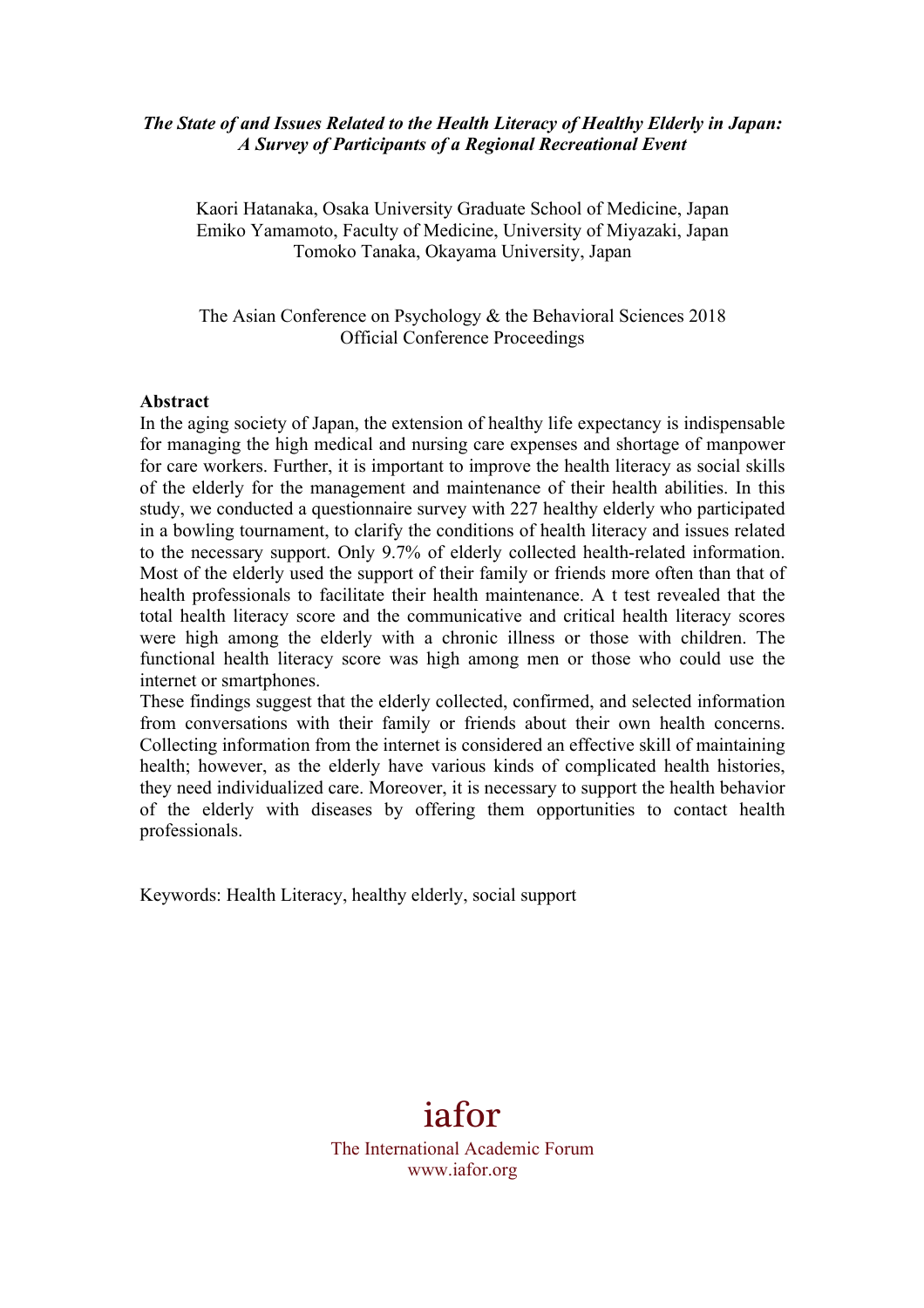#### **Introduction**

In the aging society of Japan, the extension of healthy life expectancy is indispensable for managing the high costs of medical and nursing care and the shortage of manpower for care workers. Furthermore, it is important to improve the health literacy (HL) of the elderly for the management and maintenance of their health abilities. World Health Organization (1998) defines HL as "cognitive and social life skills that regulate personal motivation and ability to access, understand, and use information necessary for promoting or maintaining good health."

It is known that the mental and physical capabilities of the elderly decreases with aging, along with the development of various diseases, decreased frequency of going out, and decreased social exchanges (Ministry of Health, Labor and Welfare, 2016). Furthermore, the ability of active learning decreases with aging, and HL decreases as the cognitive ability to assess and evaluate information decreases (PLOS, 2014). If HL is low, the understanding and knowledge of diseases will also be low, thus resulting in events such as the accidental consumption of oral medication due to the inadequate understanding of instructions from doctors or nurses and the low frequency of use of preventive services (e.g., vaccination). Older adults with low HL tend to have poor self-management or chronic disease prevention in their lives (Berkman, Sheridan, Donahue, Halpern, & Crotty, 2011).

In the case of elderly people, high HL has been reported to have a positive effect on the extension of healthy lifespan, elderly quality of life (QOL), subjective health view, and happiness (Tokuda, Doba, Butler, & Paasche-Orlow, 2009). High HL would allow elderly people to collect, judge, and utilize necessary information and communicate clearly their own needs or doubts to the medical staff (Ishikawa, et al, 2018). Under a medical condition, HL could become a "risk" that can affect a patient's understanding of treatment and obstruct the communication between medical professionals and patients or become an "asset" that determines individual health (Nutbeam, 2008).

It is necessary for the elderly to express their symptoms and problems verbally and understand the explanations provided to them by the medical staff. It is important to improve the HL of the elderly to enable them to manage and maintain their health management abilities, obtain medical and nursing care information, and communicate with their families and medical personnel regarding health maintenance behavior and medical care/nursing care decisions.

Medical and nursing care information is readily available to everyone because of the development of mass media and the internet. The internet usage rate by individual age group in 2016 was >90% in each stratum from 13 to 59 years of age; however, it decreased to 80% for individuals who are 60 years of age and <50% for individuals who are  $>65$  years of age (Ministry of Internal Affairs and Communication, 2017). Furthermore, a survey revealed that 60- to 90-year-olds face difficulty in using informational devices such as automated teller machines, mobile phones, and personal computers (Yoshida, Kawamura, Shigetoshi, Zouda, & Oshima, 2017). With increasing age, the proportion of the elderly utilizing the internet decreases. The elderly who depend on information from books, family, and friends tend to have reduced abilities of understanding and transmitting information (Kitada, Nakamura, &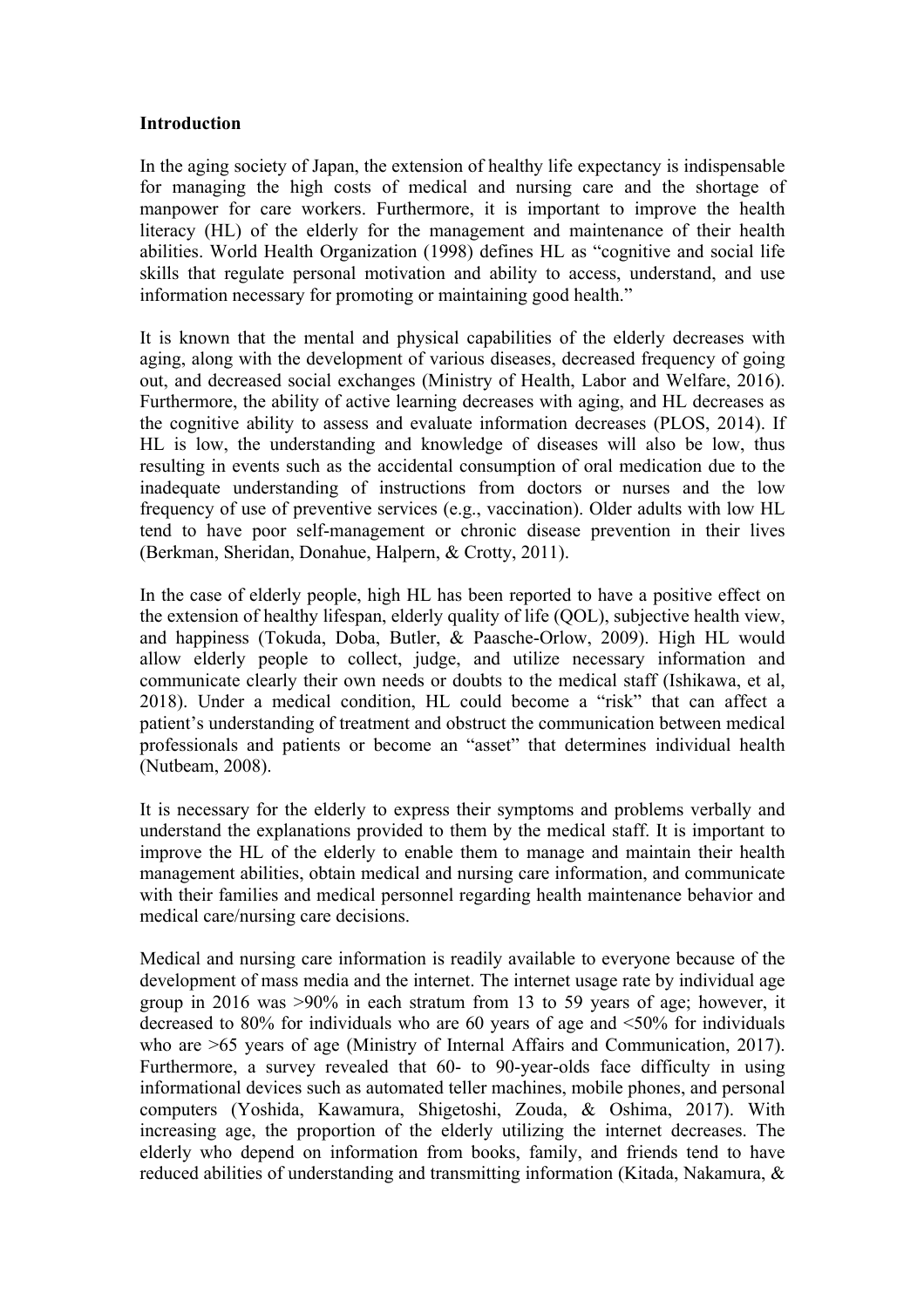Yamashiro, 2015).

In Japan, it was estimated that the number of elderly aged >65 years will increase between the years 2015 and 2040, in parallel with the increase in the single-occupancy rate (National Institute of Population and Social Security Research, 2018). Given the rapid increase in the elderly population, the relationship among elderly people, families, and communities has been diluted to an extent that it has become difficult for the elderly to obtain social support (Waki, 2007). Supporting the increasing elderly population will be a challenge, such as in gathering information on medical, health, and nursing care, and will put a strain on family or neighbors. However, despite this situation in Japan, studies on the HL of the elderly are lacking, and information support remains poor.

In this research, we focused on healthy elderly people from a preventive perspective of maintaining health and improving health management skills. We conducted a questionnaire survey to identify the HL conditions of our subjects and the issues related to the acquisition of necessary support, including the type of support resources used to obtain the necessary information and the practice of health maintenance or healthy behavior. Moreover, we discussed the provision of information in accordance with the needs of the elderly to encourage the improvement of QOL.

# **Methods**

## **Subjects**

A self-administered questionnaire survey was conducted in June 2017 on 227 healthy elderly people who participated in a bowling tournament organized by the city's social welfare council. The questionnaires were distributed at the venue, asked to be filled out during the waiting time of the competition, and collected at the end of the event. The questionnaires were distributed at the reception of the bowling competition area. In the overall announcement, we explained the outline and purpose of the research, method, and ethical consideration and presented the research manual. The exclusion criteria were elderly people under the age of 60 years with difficulty in understanding the purpose of the research, low cognitive ability, poor eyesight, poor communication skills, poor ability of using writing instruments, inability to answer the questions themselves, and health issues that did not allow bowling.

# **Measures**

# **(a) Characteristics of subject**

The questionnaire included questions on age, gender, material status, presence or absence of a child, household composition, health conditions, health status, disease status (such as hypertension, diabetes, cataract, cancer, lumbago, heart disease, femoral fracture, renal failure, and cerebrovascular disease), health maintenance activities, social support, and internet use.

# **(b) Health literacy**

HL was measured using the 14-item HL scale (HLS-14), which has been confirmed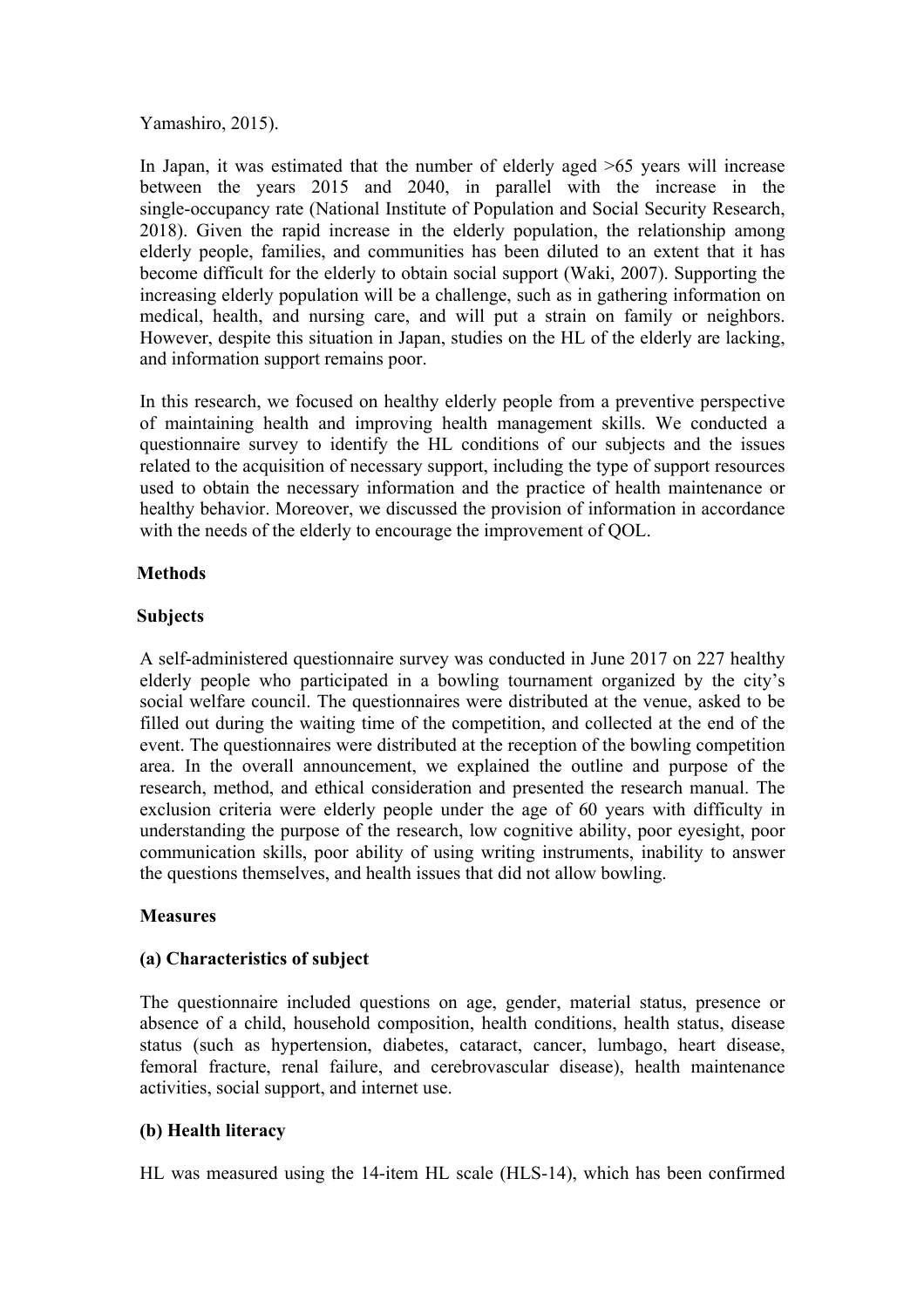reliable and valid for Japanese adults (Suka, et al., 2013). The 14 items comprised 5 items for functional HL, 5 items for communicative HL, and 4 items for critical HL. The reliability and validity of the HLS-14 were then assessed. Functional HL is defined as the skill to read, write, and function effectively in everyday life. Communicative HL involves the ability to obtain or collect information from different resources, and critical HL is the ability to critically analyze the obtained information. Respondents chose from one of the five options (1 = strongly agree/disagree to  $5 =$ strongly disagree/agree), and the scores on the items were added to obtain the HLS-14 score (ranging from 14 to 70 points). The scores of each subscale (5–25 points for functional and communicative HLs and 4–20 points for critical HL) were then calculated. A higher subcategory score means a greater HL. In this study, we used the total scores of HLS-14 and the scores of functional, communicative, and critical HLs for analyses.

## **Statistical analysis**

SPSS version 24 was used to analyze the data. For the relationship between each attribute and the subclassification of HLS-14, t-test was conducted to obtain the Pearson's correlation coefficient and difference.

## **Ethical consideration**

This study was conducted with the approval of the Ethics Committee of Osaka University Hospital.

#### **Results**

# **(a) Characteristics of subject**

A total of 227 people responded to the questionnaires (men =  $59.0\%$ ; women = 40.5%; average subject's age = 73.4  $\pm$  4.9). Table 1 shows the age, marital status, and household composition of the subjects. The HL score was 19.31 for functional HL, 15.05 for communicative HL, and 11.03 for critical HL. The total HL score was 46.03.

#### **(b) Health status, health behaviors, and supporter for health maintenance**

The recognition of the subject's health status is shown in Table 2, and the contents for health maintenance behavior are given in Table 3. The majority of the subjects (90.3%) stated that they were in a "very healthy to good health" state, whereas 70.5% mentioned having chronic illnesses. The chronic illnesses reported included hypertension (40.9%), diabetes mellitus (13.6%), heart disease (5.0%), cerebrovascular disease (3.7%), and cancer (5.8%). The aging symptoms of lower back pain and cataract were reported by 13% and 6% of the subjects, respectively.

Almost all subjects (99.6%) practiced health maintenance behaviors such as exercise (29.9%), participation in volunteer activities (14.7%), conversation with friends (14.2%), ingenuity of meals (12.5%), and travel (8.0%). Approximately 14% of the patients visited a hospital, and only 9.7% of the patients gathered health-related information.

Approximately 75% of the subjects reported receiving support in maintaining health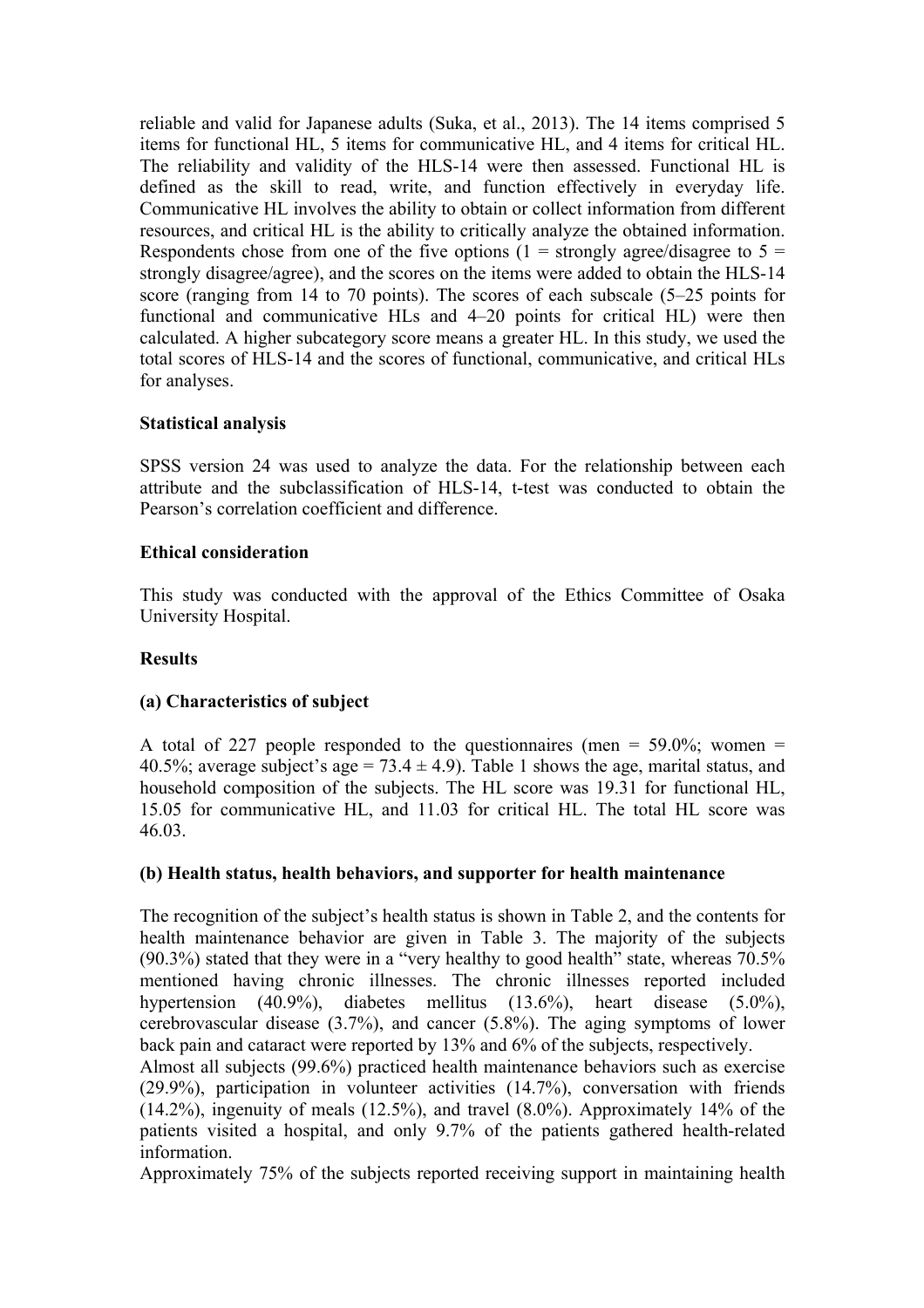from spouses (34.4%), friends (17.9%), children (14.5%), neighbors (11.1%), and medical personnel (5.7%) (Table 4). Support for health maintenance was provided more by family and friends than by health professionals.

#### **(c) Experiences of providing nursing care**

The proportions of subjects with experience in providing nursing care and those that believed that they would be provided with care in the future were 41% and 53%, respectively. Some subjects (46%) were not worried about receiving nursing care, whereas 80% of subjects were worried. The subjects hoped to receive nursing care at home  $(47.4\%)$ , at a child's home  $(1.7\%)$ , at a facility  $(47.4\%)$ , and at a hospital  $(6.5\%)$ .

| 59.0<br>40.5<br>0.4<br>22.9<br>65.2<br>10.6<br>0.4<br>0.9<br>74.0<br>21.6 |
|---------------------------------------------------------------------------|
|                                                                           |
|                                                                           |
|                                                                           |
|                                                                           |
|                                                                           |
|                                                                           |
|                                                                           |
|                                                                           |
|                                                                           |
|                                                                           |
| 4.4                                                                       |
| 74.4                                                                      |
| 4.0                                                                       |
| 21.6                                                                      |
| 13.7                                                                      |
| 43.6                                                                      |
| 35.2                                                                      |
|                                                                           |
| 5.3                                                                       |
| 2.2                                                                       |
| Mean<br><b>SD</b>                                                         |
| 4.56                                                                      |
| 15.05<br>4.75                                                             |
| 11.56<br>3.51                                                             |
| 8.10                                                                      |
|                                                                           |
|                                                                           |
| 19.31<br>46.03                                                            |

Table 1 Characterisics of thestudy subject

| I able 2 Health status |     |               |  |  |  |  |  |
|------------------------|-----|---------------|--|--|--|--|--|
|                        | N   | $\frac{0}{0}$ |  |  |  |  |  |
| Good                   | 44  | 19.4          |  |  |  |  |  |
| Moderate               | 161 | 70.9          |  |  |  |  |  |
| Not good               | 18  | 79            |  |  |  |  |  |
| Poor                   |     | 0.4           |  |  |  |  |  |
| No answer              | 3   | 13            |  |  |  |  |  |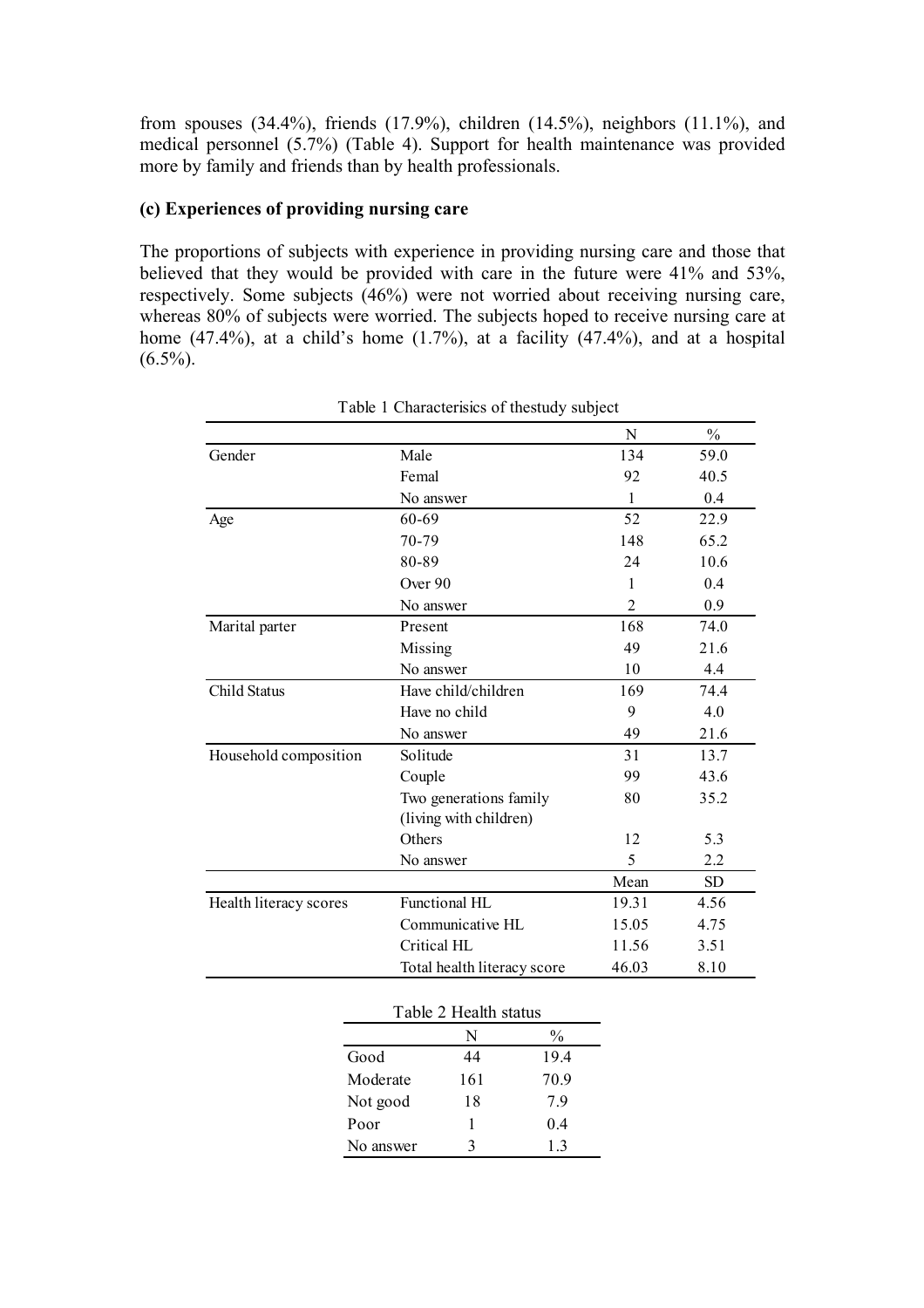|                       | N   | $\frac{0}{0}$ |
|-----------------------|-----|---------------|
| Exasise               | 175 | 29.9%         |
| Volanteer             | 86  | $14.7\%$      |
| Visiti to hospital    | 84  | 14.3%         |
| Talk with friends     | 83  | 14.2%         |
| Ingenuity of meal     | 73  | 12.5%         |
| Collecting the health | 22  | 3.8%          |
| information           |     |               |
| Go to trip            | 47  | $8.0\%$       |
| Not particularly      | 9   | 1.5%          |
| Other                 |     | $1.2\%$       |

Table 3 Health maintain behaviors

Table 4 Support for maintain health conditions

|                         | N  | $\frac{0}{0}$ |
|-------------------------|----|---------------|
| Spouse                  | 90 | 34.4%         |
| Friends                 | 47 | 17.9%         |
| Child/children          | 38 | 14.5%         |
| neighbors               | 29 | $11.1\%$      |
| Medical staff           | 31 | 11.8%         |
| Grandson/grand daughter | 7  | $2.7\%$       |
| Welfare staff           | 15 | $5.7\%$       |
| Others                  | 5  | 1.9%          |

#### **(d) Relationship among each attribute and HLS-14**

No correlation was observed between the health conditions of the subjects and their HL; however, HL was affected by the presence of a chronic illness (Table 5).

| Table 5 Correlation of factors |        |        |        |             |        |          |            |          |          |          |
|--------------------------------|--------|--------|--------|-------------|--------|----------|------------|----------|----------|----------|
|                                |        |        |        | Household   | Health | Choronic |            | Communi  |          | Total of |
|                                | Gender | Age    | Child  | composition | status | illness  | Functional | cative   | Literacy | HL       |
| Material status                | $.40*$ | .05    | .05    | $-31$ *     | .06    | $-.05$   | $-.10$     | .04      | .06      | $-.01$   |
| Gender                         |        | $-14*$ | $-.10$ | $-.10$      | $-.03$ | .12      | $-15*$     | .00      | .01      | $-.08$   |
| Age                            |        |        | .09    | $-.17*$     | $-.10$ | $-.06$   | $-.10$     | .04      | .09      | .01      |
| Child                          |        |        |        | $-17*$      | $-.10$ | $-.02$   | $-.03$     | $-15*$   | $-16*$   | $-17*$   |
| Household composition          |        |        |        |             | $-.04$ | .06      | $-11$      | .00.     | $-.01$   | $-.07$   |
| Health status                  |        |        |        |             |        | $-31*$   | $-.06$     | .11      | .09      | .07      |
| Choronic disease               |        |        |        |             |        |          | $-0.08$    | $-35$ *  | $-22$ *  | $-35**$  |
| Functional                     |        |        |        |             |        |          |            | $-.22$ * | $-29$ *  | $32**$   |
| Communicative                  |        |        |        |             |        |          |            |          | $.75$ *  | $.81**$  |
| Literacy                       |        |        |        |             |        |          |            |          |          | $73**$   |

The t-test revealed that elderly individuals with chronic illnesses had higher levels of communicative HL ( $t = 5.43$ ,  $df = 218$ ,  $p < .001$ ), critical HL ( $t = 3.36$ ,  $df = 218$ ,  $p$  $<$  0.01), and total HL ( $t = 5.57$ ,  $df = 218$ ,  $p < 0.001$ ) than those with no illnesses (Table 6). Furthermore, elderly people with children had higher communicative HL  $(t = 2.03)$ , *df* = 176, *p* < .05), critical HL (*t* = 2.15, *df* = 176, *p* < .05), and total HL (*t* = 233, *df* = 176,  $p < .05$ ) than those without children (Table 7). Men showed greater levels of functional HL than women ( $t = 2.21$ ,  $df = 224$ ,  $p < .05$ ), and subjects who were familiar with the use of the internet or smartphones also showed high functional HL level  $(t = 4.12, df = 224, p < .001)$  (Table 8). The presence of familiar supporters and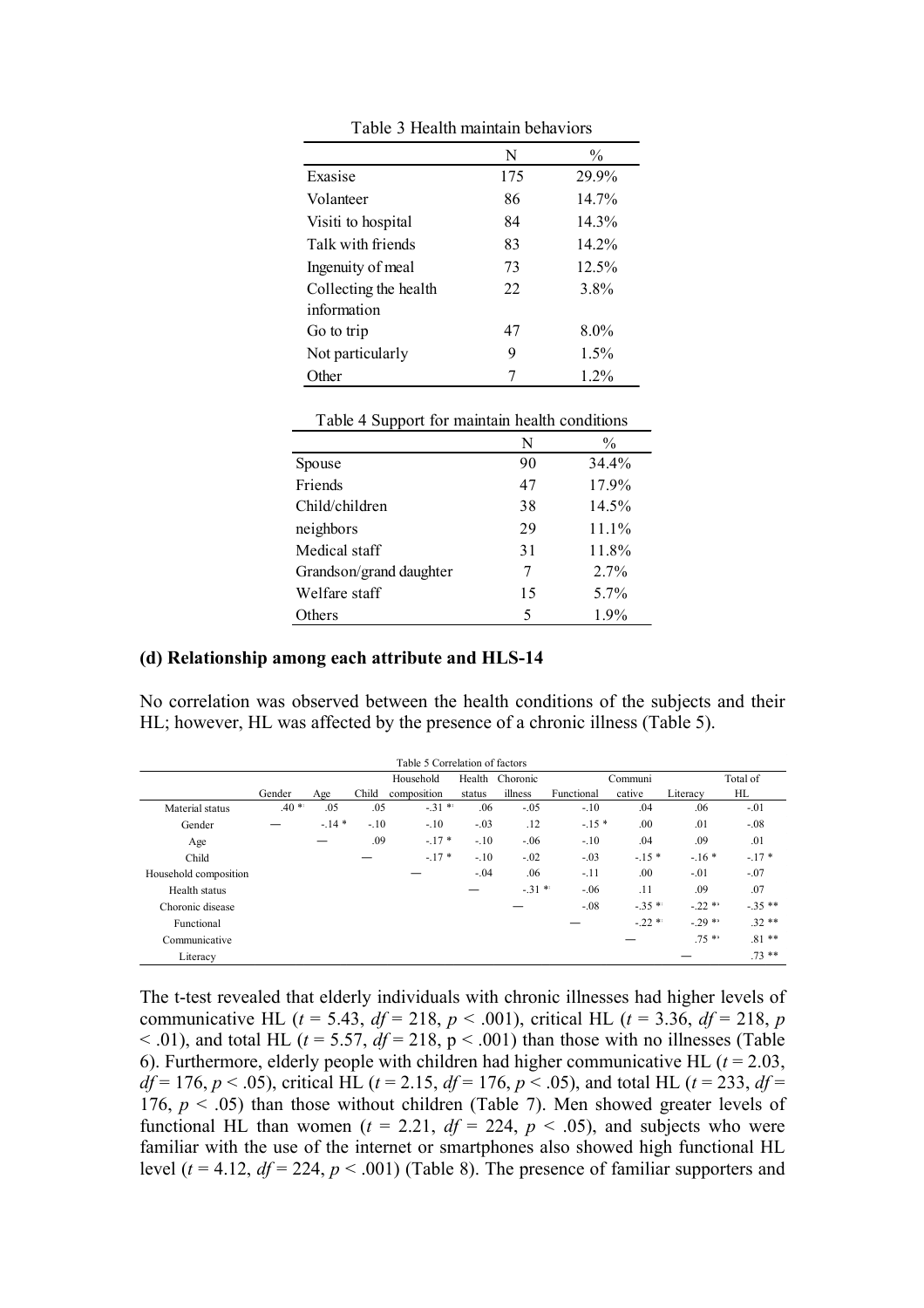prior experience with nursing care had no effect on the HLS-14 score.

|                   | Presence |           | Absence |           |      |     |
|-------------------|----------|-----------|---------|-----------|------|-----|
|                   | М        | <b>SD</b> | M       | <b>SD</b> |      |     |
| Functional HL     | 19.54    | 4.36      | 18.75   | 5 20      | 1.12 |     |
| Communicative HL  | 16.02    | 447       | 12.23   | 4.63      | 5.43 | *** |
| Critical HL       | 12.00    | 3.39      | 10.20   | 3.68      | 3.37 | *** |
| Total of HL score | 47.57    | 7 48      | 41 18   | 715       | 5.58 | *** |

Table 6 t-test for choronice illness

|                   | Presence |      | Absence |           |      |        |  |  |
|-------------------|----------|------|---------|-----------|------|--------|--|--|
|                   | M        | SD.  | M       | <b>SD</b> |      |        |  |  |
| Functional HL     | 19.24    | 4.62 | 18.67   | 693       | 0.35 |        |  |  |
| Communicative HL  | 15.43    | 4.63 | 12 22   | 4 1 8     | 204  | $\ast$ |  |  |
| Critical HL       | 11.67    | 3.45 | 9 1 1   | 3.62      | 2.16 | $\ast$ |  |  |
| Total of HL score | 46 34    | 8.00 | 40.00   | 6 18      | 2 34 | $\ast$ |  |  |

|                   | Table 8 t-test for user of internet devices |                 |       |           |         |        |
|-------------------|---------------------------------------------|-----------------|-------|-----------|---------|--------|
|                   | User<br>Non user                            |                 |       |           |         |        |
|                   | M                                           | SD <sub>1</sub> | M     | <b>SD</b> |         |        |
| Functional HL     | 20.52                                       | 4.10            | 18 10 | 4.72      | 4.12    | $\ast$ |
| Communicative HL  | 14.69                                       | 4.88            | 1536  | 4.62      | $-1.06$ |        |
| Critical HL       | 11.16                                       | 3.55            | 11.92 | 3.43      | $-1.63$ |        |
| Total of HL score | 46 37                                       | 8 20            | 4538  | 749       | 0.95    |        |

# **Discussion**

We conducted a questionnaire survey to clarify the conditions of HL and the issues related to the support needed by the elderly, including the type of support resources required to obtain health information and the activities undertaken for health maintenance or health status.

We found that the HL scores of healthy elderly individuals were almost the same as those of elderly individuals > 65 years of age (Otsuka, et al., 2017). Moreover, most of the elderly utilized familiar support resources such as spouses and friends. A previous study also reported that elderly people also seek opinions from family members or friends (Kitada, Nakamura, & Yamashiro, 2015).

We found that communicative HL, critical HL, and total HL were higher in subjects with children and in those with chronic illnesses. Although ≥90% subjects performed exercises, undertook volunteering activities, visited hospitals, talked with friends, and maintained healthy behaviors, <10% of the elderly collected health-related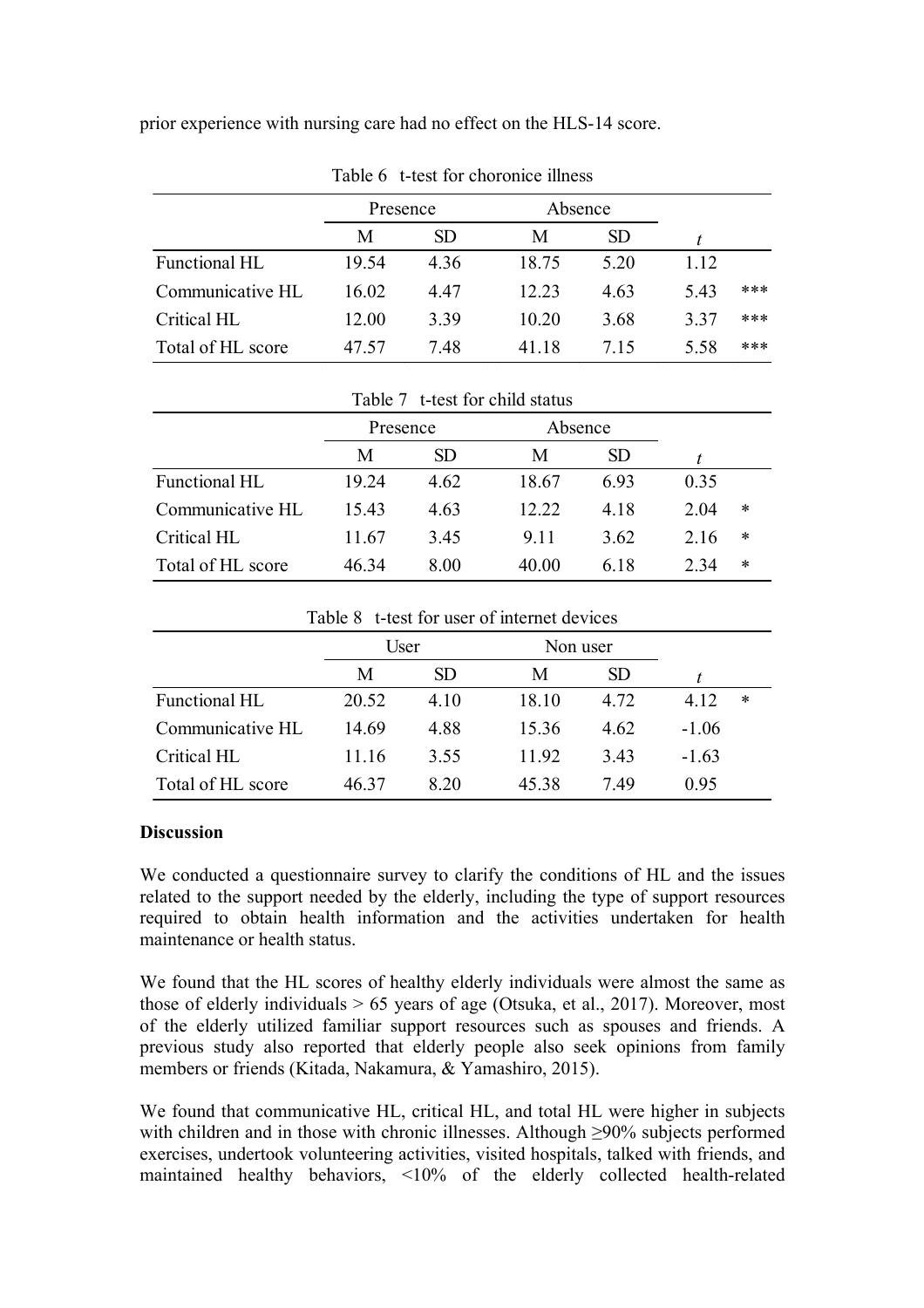information. Furthermore, relying on health professionals as information sources was noted in 20% of the subjects, whereas no relation was noted between HL and the recognition of health condition. The subjects also visited hospitals as a health maintenance behavior. Many subjects with chronic illnesses such as high blood pressure and diabetes considered themselves "healthy" enough to participate in the bowling competition. Considering that most subjects recognized that they were "healthy," only a few of them felt the need to acquire knowledge from medical experts because they believed that the knowledge and information acquired from families, friends, and children were sufficient.

However, elderly people usually have severe/chronic diseases or a history of disease conditions; therefore, they require comprehensive support. Medical experts ensure that not only the elderly but also their families can contact experts who can help support the health behavior of elderly individuals. Moreover, it will be necessary to support the maintenance and improvement of HL, which can help acquire the correct knowledge and utilize the obtained information.

In this survey, approximately 50% of the subjects answered that they can utilize the internet or smartphones, and these subjects showed significantly high functional HL. Subjects with chronic illnesses were usually capable of obtaining health information via the internet. However, it was reported that elderly people who obtained information from books, magazines, and newspapers also tended to trust information from television media (Kitada, Nakamura, & Yamashiro, 2015). Therefore, the manner of information transmission for the elderly should be considered because medical staff does not distribute information only on the internet.

A previous study reported that participation in cultural activities such as going to cinemas, theaters, galleries, and museums, in addition to the use of the internet and participation in social activities, leads to the improvement of HL in elderly people (PLOS, 2014). The continuation of activities to maintain health and social interactions is one of the factors that affect life in advanced age (Koga & Takahata, 2014). Environments wherein elderly people can easily interact with one another (e.g., the bowling competition in this case) will be indispensable.

Considering that the elderly suffer from various diseases, it is necessary to increase their HL to ensure that they can maintain their health, acquire the correct knowledge, and transform health behavior after illnesses. Medical professionals also need to practice effective communication with the elderly to improve their HL and decision making with regard to the type of treatment or care they desire.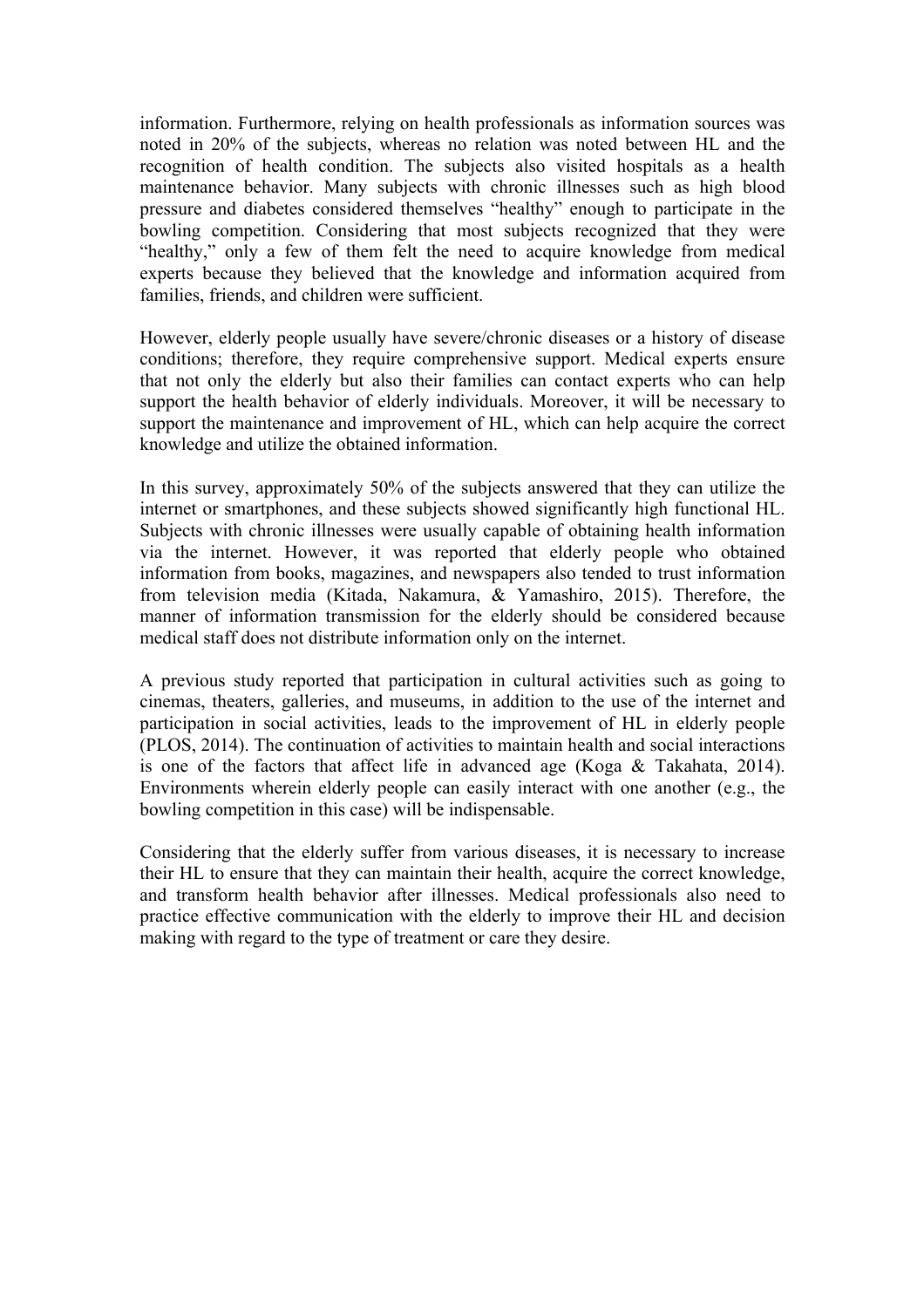## **Conclusion**

The elderly subjects evaluated in this study received information and made health-related decisions on the basis of their conversations with familiar families and friends. Information gathering using the internet and web devices is effective in maintaining health status; however, the elderly have high individuality of medical history and medical condition and are carefully supported by medical staff when required. Medical experts should ensure contact opportunities by including not only the elderly patient but also their families for appropriate information dissemination.

## **Acknowledgments**

This research was supported by JSPS KAKENHI Grant Number Jp17K12500 (representative: Kaori Hatanaka) and JSPS KAKENHI Grant Number & Jp15H03456 (representative: Tomoko Tanaka).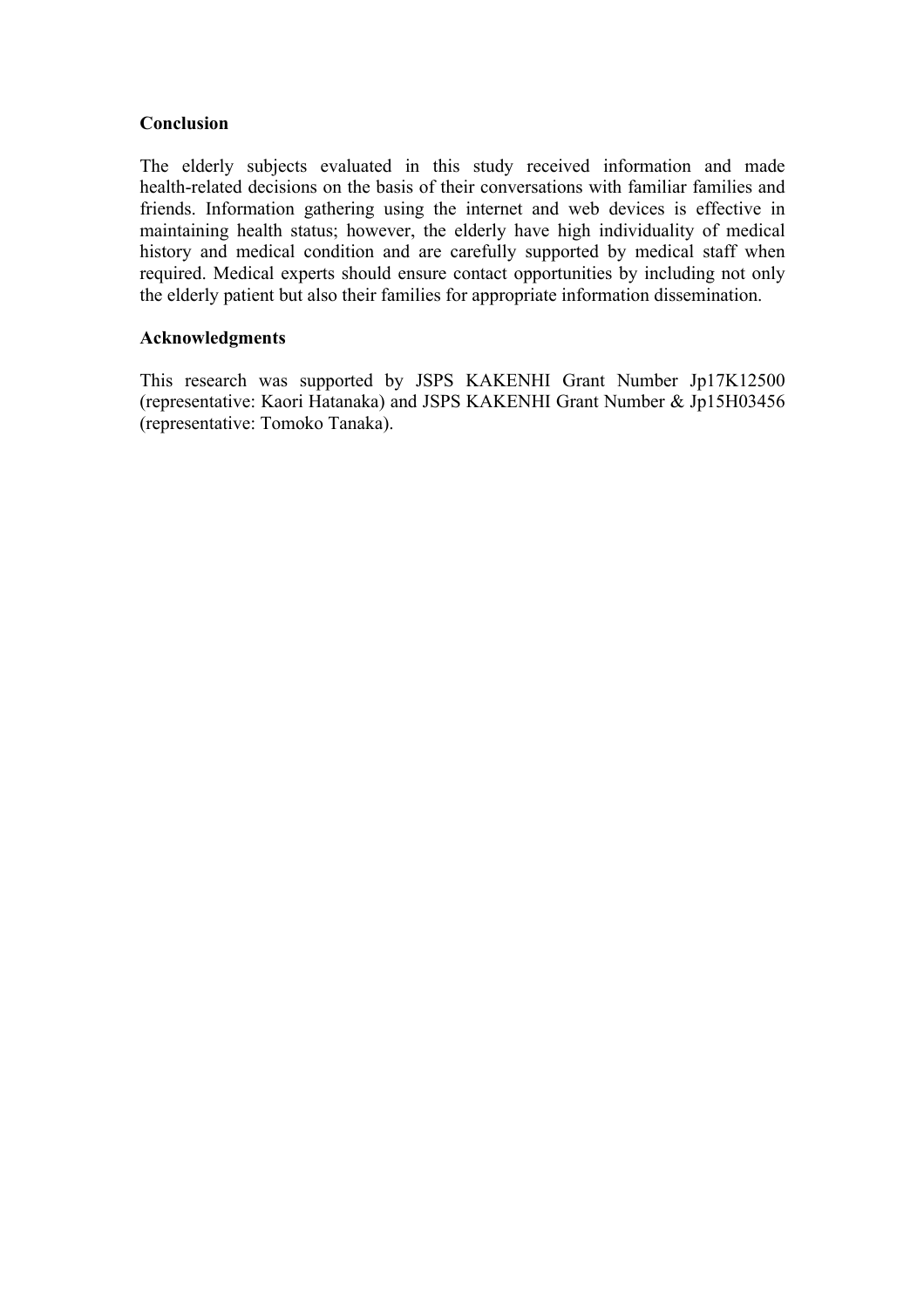#### **References**

Berkman, ND., Sheridan, SL., Donahue, KE., Halpern, DJ., & Crotty, K. (2011). Low health literacy and health outcomes: an updated systematic review. *Annals of Internal Medicine*, *155* (2), 97-107.

Ishikawa, H., Yamaguchi, I., Nutbeam, D., Kato, M., Okuhara, T., Okada, M., & Kiuchi, T. (2018). Improving health literacy in a Japanese community population-A pilot study to develop an educational programme. *Health expectations: an international journal of public participation in health care and health*, 1-8.

Kitada, M., Nakamura, N., & Yamashiro, H. (2015). The study of health literacy status in elderly of suburbs in Sapporo, *The Proceedings of the Research of Sapporo Gakuin University*, *2*, 41-48.

Koga, K., & Takahata, K. (2014). Kenkou enmei jyumyou no sesaku to kouka ni kansuru cyousa kennkyu [Research on measures and effects of extending healthy life span] *Kanagawa National Institute for Policy Studies, journal of University Collaborative, 6,* 9-40.

Ministry of Health, Labour and Welfare. (2016). Koureisya iryou no genjyou ni tuite [The current situation of the elderly health care]. Available at: http://www.mhlw.go.jp/file/05-Shingikai-12601000-Seisakutoukatsukan-Sanjikanshit su Shakaihoshoutantou/0000125582.pdf (Access 19/April/2018)

Ministry of Internal Affairs and Communication. (2017). WHITE PAPER 2017 Information and Communications in Japan, 2017. Available at: http://www.soumu.go.jp/johotsusintokei/whitepaper/ja/h29/html/nc262120.html (Access 10/April/ 2018)

National Institute of Population and Social Security Research. (2018). Population & Household Projection 2017. Available at: http://www.ipss.go.jp/site-ad/index\_english/population- (Access 9/April/2018)

Nutbeam, D. (2008). The evolving concept of health literacy. *Social Science & Medicine*, *67*(12), 2072-2078.

Otsuka, S., Tuboi, Y., Murata, S., Sawa, R., Saitou, T., Nakamura, R., … Ono, R. (2017). The relationship between comprehensive health literacy and health-related quality of like in community dwelling elderly, *Japanese Journal of Health Education and Promotion, 25*(1), 3-10.

PLOS (2014). Maintaining health literacy through being web-savvy and culturally engaged.

Available at: http://tokuteikenshin-hokensidou.jp/news/2014/004000.php (Access 10/April/2018)

Suka, M., Odajima, T., Kasai, M., Igarashi, A., Ishikawa, H., Kusama,M., … Sugimori, H. (2013). The 14-item health literacy scale for Japanese adults (HLS-14), *Environmental Health and Preventive Medicine, 18*, 407-415.